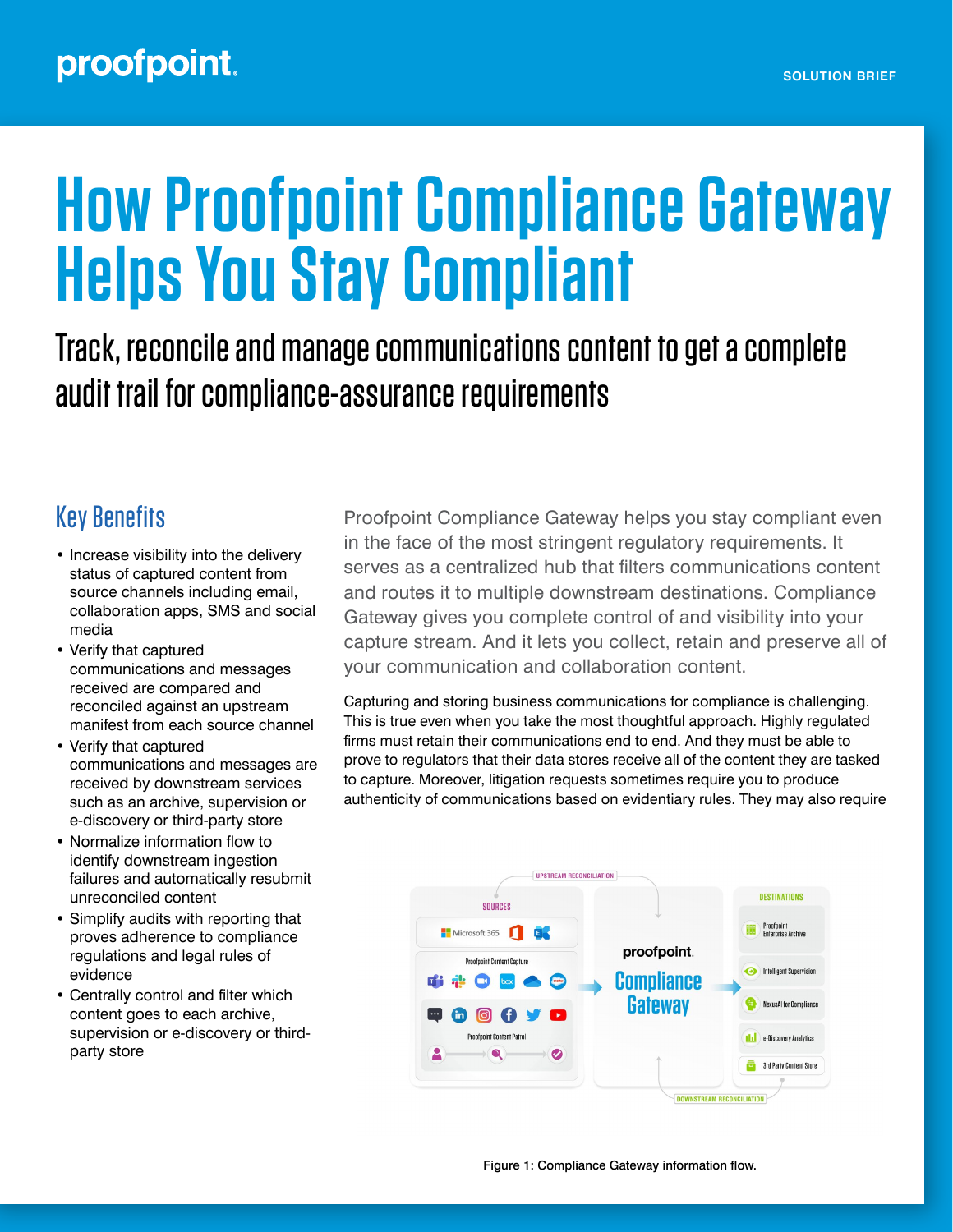you to maintain audit trails and corroborate legal chain of custody. Meeting these requirements is only getting more difficult by the day. This is especially true in the enterprise. Large organizations, for instance, can have multiple communication channels for thousands of employees. They often use more than one collaboration app. Many are also seeing rapid growth in social media in the workplace. And an increasing number of their workers now use their personal devices to access corporate networks and resources.

In such complex environments, gaps can emerge in the capture stream. They can appear anywhere from the upstream source to the downstream destination. And a single disruption or change in any of the content sources can lead

to problems. Files can get lost in transport, for example. Or you might not be able to audit exactly the content that came from the source. Moreover, many solutions can't guarantee that what you have in your data store represents every record from the source. You may face fines and other penalties if you can't remediate these issues.

Proofpoint Compliance Gateway can help. It is ideal for enterprises that must respond to anything from standard regulatory requests in the financial services space to subpoenas and requests for evidence in litigation. It makes sure that all of your emails and social media posts are captured and delivered to relevant archives or third-party stores downstream. These stores can target region- or

| AFTER 3 DAYS                           |            |                            |                                                                                                                         |              | TREND ANALYSIS - AFTER 3 DAYS |                      |                          |                                                                                                                                                                                                                                                       |                                                  |                               |
|----------------------------------------|------------|----------------------------|-------------------------------------------------------------------------------------------------------------------------|--------------|-------------------------------|----------------------|--------------------------|-------------------------------------------------------------------------------------------------------------------------------------------------------------------------------------------------------------------------------------------------------|--------------------------------------------------|-------------------------------|
| ANTICIPATED                            |            |                            | · % Unreconciled · % Archiving Issue                                                                                    |              |                               |                      |                          |                                                                                                                                                                                                                                                       |                                                  |                               |
| RECONCILED<br>99.95%                   |            | 2,609<br>38.211 unexpected |                                                                                                                         |              | 0.30%                         |                      |                          |                                                                                                                                                                                                                                                       |                                                  |                               |
|                                        |            |                            |                                                                                                                         |              | 0.24%                         |                      |                          |                                                                                                                                                                                                                                                       |                                                  |                               |
| 726 Unreconciled                       |            |                            | ARCHIVING ISSUES                                                                                                        |              | 0.18%                         |                      |                          |                                                                                                                                                                                                                                                       |                                                  |                               |
|                                        |            |                            | 43,089                                                                                                                  |              | 0.12%                         |                      |                          |                                                                                                                                                                                                                                                       |                                                  |                               |
|                                        |            |                            |                                                                                                                         |              | 0.06%                         |                      |                          |                                                                                                                                                                                                                                                       |                                                  |                               |
|                                        |            |                            |                                                                                                                         |              | 0.00%                         |                      |                          |                                                                                                                                                                                                                                                       |                                                  |                               |
| <b>ABOUT TO EXPIRE</b><br>ANTICIPATING |            |                            |                                                                                                                         |              | 16-Dec-20                     | 44060-20<br>2-040-20 | 0-0ec-20<br><b>Rosed</b> | \$-000-20<br>40ec20<br>20ee20                                                                                                                                                                                                                         | 30-Nov-20<br>28 Nov-20<br>26-Nov-20<br>24 Nov 20 | <b>02-MAN-22</b><br>20-Nov-20 |
| UNRECONCILED<br>0                      |            | 635                        |                                                                                                                         |              |                               |                      |                          |                                                                                                                                                                                                                                                       |                                                  |                               |
|                                        |            |                            |                                                                                                                         |              |                               |                      |                          |                                                                                                                                                                                                                                                       |                                                  | ABOUT TO EXPIRE               |
| Date (UTC)                             | Expected   | Received                   | Unexpected                                                                                                              | Anticipating | Duplicate                     | Created              | Deliverable              | Reconciled                                                                                                                                                                                                                                            | <b>Archive Issue</b>                             | Unreconciled                  |
| All Days                               | 28,770.613 | 28.767.803                 | 44.572                                                                                                                  | 2,810        | 200                           | 575.412              | 29,343,216               | 29,333,007 (99.96%)                                                                                                                                                                                                                                   | 48,002 (0.11%)                                   | 726 (0.00%)                   |
| After 3 Days                           | 26,086,755 | 26.084.146                 | 38.221                                                                                                                  | 2,609        | 200                           | 521.735              | 26,605,881               | 26.596.145 (99.96%)                                                                                                                                                                                                                                   | 43,089 (0.11%)                                   | 726 (0.00%)                   |
| & About to Expire                      | 6,346,844  | 6,346,210                  | 8,627                                                                                                                   | 635          | ł,                            | 126,937              | 6,473,147                | 6,471,341 (99.96%)                                                                                                                                                                                                                                    | 9,860 (0.11%)                                    | $-(0.00%$                     |
| 20-Dec-20                              | 874.221    | 874,201                    | 3,818                                                                                                                   | $\infty$     |                               | 17,484               | 891,685                  | 891,685 (99.97%)                                                                                                                                                                                                                                      | 112 (0.01%)                                      | $-(0.003)$                    |
| 19-Dec-20                              | 900,448    | 900,358                    | 1,441                                                                                                                   | 90           |                               | 18,009               | 918,367                  | 917,999 (99.94%)                                                                                                                                                                                                                                      | 1939 (0.21%)                                     | $-(0.00\%)$                   |
| 18-Dec-20                              | 813,026    | 812,944                    | 1,301                                                                                                                   | 81           | ×,                            | 16.261               | 829,205                  | 828,707 (99.98%)                                                                                                                                                                                                                                      | 1618 (0.20%)                                     | $-(0.002)$                    |
| • 17-Dec-20                            | 795,541    | 795,462                    | 1,352                                                                                                                   | 80           | ×                             | 15,911               | 811,372                  | 811,048 (99.96%)                                                                                                                                                                                                                                      | 759 (0.09%)                                      | $- (0.002)$                   |
| $-16-Dec-20$                           | 856.737    | 856.651                    | 1.199                                                                                                                   | 86           | ×.                            | 17.135               | 873,786                  | 873.349 (99.94%)                                                                                                                                                                                                                                      | 1953 (0.22%)                                     | $- (0.003)$                   |
| $-15-Dec-20$                           | 979,128    | 979,030                    | 1,273                                                                                                                   | 98           | 56                            | 19,583               | 998,612                  | 998,013 (99.99%)                                                                                                                                                                                                                                      | 1905 (0.19%)                                     | $- (0.002)$                   |
| $-14-Dec-20$                           | 830,510    | 830,427                    | 914                                                                                                                     | 83           |                               | 16,610               | 847,037                  | 846,698 (99.98%)                                                                                                                                                                                                                                      | 1971 (0.23%)                                     | $- (0.029)$                   |
| $• 13-Dec-20$                          | 804,283    | 804,203                    | 1,367                                                                                                                   | 80           | į,                            | 16,086               | 820,289                  | 819,960 (99.97%)                                                                                                                                                                                                                                      | 2236 (0.27%)                                     | $- (0.003)$                   |
| $0$ 12-Dec-20                          | 1,057,807  | 1,057,702                  | 1,904                                                                                                                   | 106          | ł,                            | 21,156               | 1,078,858                | 1,078,210 (99.94%)                                                                                                                                                                                                                                    | 1739 (0.16%)                                     | $-(0.00%$                     |
| $• 11-Dec-20$                          | 795,541    | 795,462                    | 1,432                                                                                                                   | 80           | ł                             | 15,911               | 811,372                  | 811,372 (99.95%)                                                                                                                                                                                                                                      | 973 (0.12%)                                      | $- (0.00\%)$                  |
| $-10 - Dec-20$                         | 1,084,034  | 1,083,926                  | 2168                                                                                                                    | 108          |                               | 21,681               | 1,105,606                | 1,104,722 (99.96%)                                                                                                                                                                                                                                    | 587 (0.05%)                                      | 297 (0.03%)                   |
| $9 - Dec - 20$                         | 821,768    | 821,686                    | 1,397                                                                                                                   | 82           | ï                             | 16,435               | 838,121                  | 837,450 (99.92%)                                                                                                                                                                                                                                      | 867 (0.10%)                                      | $-(0.002)$                    |
| $8 - Dec - 20$                         | 1,101,518  | 1,101,408                  | 1,652                                                                                                                   | 110          | ×,                            | 22,030               | 1.123.439                | 1,123,439 (99.95%)                                                                                                                                                                                                                                    | 2621 (0.23%)                                     | $- (0.002)$                   |
| • 7-Dec-20                             | 900,448    | 900,358                    | 900                                                                                                                     | 90           | ł,                            | 18,009               | 918.367                  | 917,540 (99.99%)                                                                                                                                                                                                                                      | 2348 (0.26%)                                     | $-(0.001)$                    |
| $6 - Dec - 20$                         | 970.385    | 970.28B                    | 970                                                                                                                     | 97           | i,                            | 19,408               | 989 695                  | 989.102 (99.98%)                                                                                                                                                                                                                                      | 1622 (0.16%)                                     | $- (0.002)$                   |
| $65-Dec-20$                            | 944,159    | 944.064                    | 1.227                                                                                                                   | 94           | ×.                            | 18,883               | 962,947                  | 962.466 (99.96%)                                                                                                                                                                                                                                      | 1005 (0.10%)                                     | $- (0.003)$                   |
| $-4$ -Dec-20                           | 979.128    | 979.030                    | 1,762                                                                                                                   | 98           | i,                            | 19.583               | 998,612                  | 997.913 (99.98%)                                                                                                                                                                                                                                      | 713 (0.07%)                                      | $- (0.003)$                   |
| $93-Dec-20$                            | 1,101,518  | 1,101,408                  | 2,203                                                                                                                   | 110          | 144                           | 22,030               | 1,123,439                | 1,123,214 (99.92%)                                                                                                                                                                                                                                    | 1714 (0.15%)                                     | $- (0.008)$                   |
| $2$ -Dec-20                            | 786,799    | 786,720                    | 1,259                                                                                                                   | 79           | i,                            | 15,736               | 802,456                  | 802.215 (99.96%)                                                                                                                                                                                                                                      | 2408 (0.30%)                                     | $- (0.003)$                   |
| $-1$ -Dec-20                           | 847,994    | 847,910                    | 1,272                                                                                                                   | 85           |                               | 16,960               | 864,869                  | 864,869 (99.92%)                                                                                                                                                                                                                                      | 2252 (0.26%)                                     | $- (0.003)$                   |
| $\bullet$ 30-Nov-20                    | 830,510    | 830,427                    | 1,329                                                                                                                   | 83           |                               | 16,610               | 847,037                  | 846,614 (99.95%)                                                                                                                                                                                                                                      | 2488 (0.29%)                                     | $- (0.00\%)$                  |
| $29-Nov-20$                            | 1,084,034  | 1,083,926                  | 2,060                                                                                                                   | 108          |                               | 21,681               | 1,105,606                | 1.104.943 (99.94%)                                                                                                                                                                                                                                    | 1789 (0.16%)                                     | $-(0.00\%)$                   |
| $28$ -Nov-20                           | 996,612    | 996,512                    | 1,096                                                                                                                   | 100          | i,                            | 19,932               | 1,016,445                | 1,016,343 (99.94%)                                                                                                                                                                                                                                    | 244 (0.02%)                                      | $-(0.002)$                    |
| $27-Nov-20$                            | 1,084,034  | 1,083,926                  | 1,951                                                                                                                   | 108          | š                             | 21,681               | 1.105.606                | 1,105,054 7(00.00%)                                                                                                                                                                                                                                   | 1953 (0.18%)                                     | $-(0.002)$                    |
| $-26$ -Nov-20 $-$                      | 874,221    | 874,134                    | 874                                                                                                                     | 87           | i,                            | 17,484               | 891,618                  | 891,083 (99.93%)                                                                                                                                                                                                                                      | 2026 (0.23%)                                     | $-(0.002)$                    |
| $925-Nov-20$                           | 1.084.034  | 1.083.926                  | 1.518                                                                                                                   | 108          | ×                             | 21,681               | 1.105.606                | 1.104.943 (99.93%)                                                                                                                                                                                                                                    | 858 (0.08%)                                      | $- (0.003)$                   |
| $-24$ -Nov-20 $-2$                     | 1,101,518  | 1,101,408                  | 1,322                                                                                                                   | 110          | ł.                            | 22,030               | 1,123,439                | 1,122,652 (99.97%)                                                                                                                                                                                                                                    | 2406 (0.21%)                                     | $- (0.003)$                   |
| $\bullet$ 23 Nov 20 $\%$               | 1.084.034  | 1,083,926                  | 2.060                                                                                                                   | 108          | ×,                            | 21,681               | 1,105,606                | 1,104,832 (99.99%)                                                                                                                                                                                                                                    | 2159 (0.20%)                                     | $- (0.003)$                   |
| $• 22$ -Nov-20 $\Sigma$                | 813,026    | 812,944                    | 1,382                                                                                                                   | 81           | i,                            | 16,261               | 829,205                  | 828,624 (99.98%)                                                                                                                                                                                                                                      | 1634 (0.20%)                                     | $- (0.00\%)$                  |
| $\bullet$ 21-Nov-20 $\S$               | 1,066,550  | 1,066,443                  | 1,600                                                                                                                   | 107          |                               | 21,331               | 1,087,774                | 1,087,774 (99.97%)                                                                                                                                                                                                                                    | 2501 (0.23%)                                     | $- (0.003)$                   |
| $\bullet$ 20-Nov-20 $\Sigma$           | 1,119,003  | 1,118,891                  | 1,231                                                                                                                   | 112          |                               | 22,380               | 1,141,271                | 1,140,815 (99.96%)                                                                                                                                                                                                                                    | 1867 (0.16%)                                     | $- (0.00\%)$                  |
|                                        |            |                            |                                                                                                                         |              |                               |                      |                          |                                                                                                                                                                                                                                                       |                                                  |                               |
| Notes                                  |            |                            |                                                                                                                         |              |                               |                      |                          |                                                                                                                                                                                                                                                       |                                                  |                               |
| All Days<br>After 3 Days               |            |                            | All Days of the reporting period.<br>All days of the reporting period, excluding the three most recent days.            |              |                               |                      |                          |                                                                                                                                                                                                                                                       |                                                  |                               |
| About to Expire<br>Initiated           |            |                            | The last seven days of the reporting period.<br>Total number of messages that were included in a manifest from upstream |              |                               |                      |                          |                                                                                                                                                                                                                                                       |                                                  |                               |
| Received                               |            |                            | Total number of messages that were received by Compliance Gateway from upstream.                                        |              |                               |                      |                          |                                                                                                                                                                                                                                                       |                                                  |                               |
| Unexpected<br>Anticipating             |            |                            |                                                                                                                         |              |                               |                      |                          | Total number of messages that were received by Compliance Gateway from upstream that were not included in manifests<br>Total number of messages that have not been received by Compliance Gateway from upstream that have been included in manifests. |                                                  |                               |
|                                        |            |                            |                                                                                                                         |              |                               |                      |                          |                                                                                                                                                                                                                                                       |                                                  |                               |

Figure 2: Sample reconciliation report for Microsoft 365.